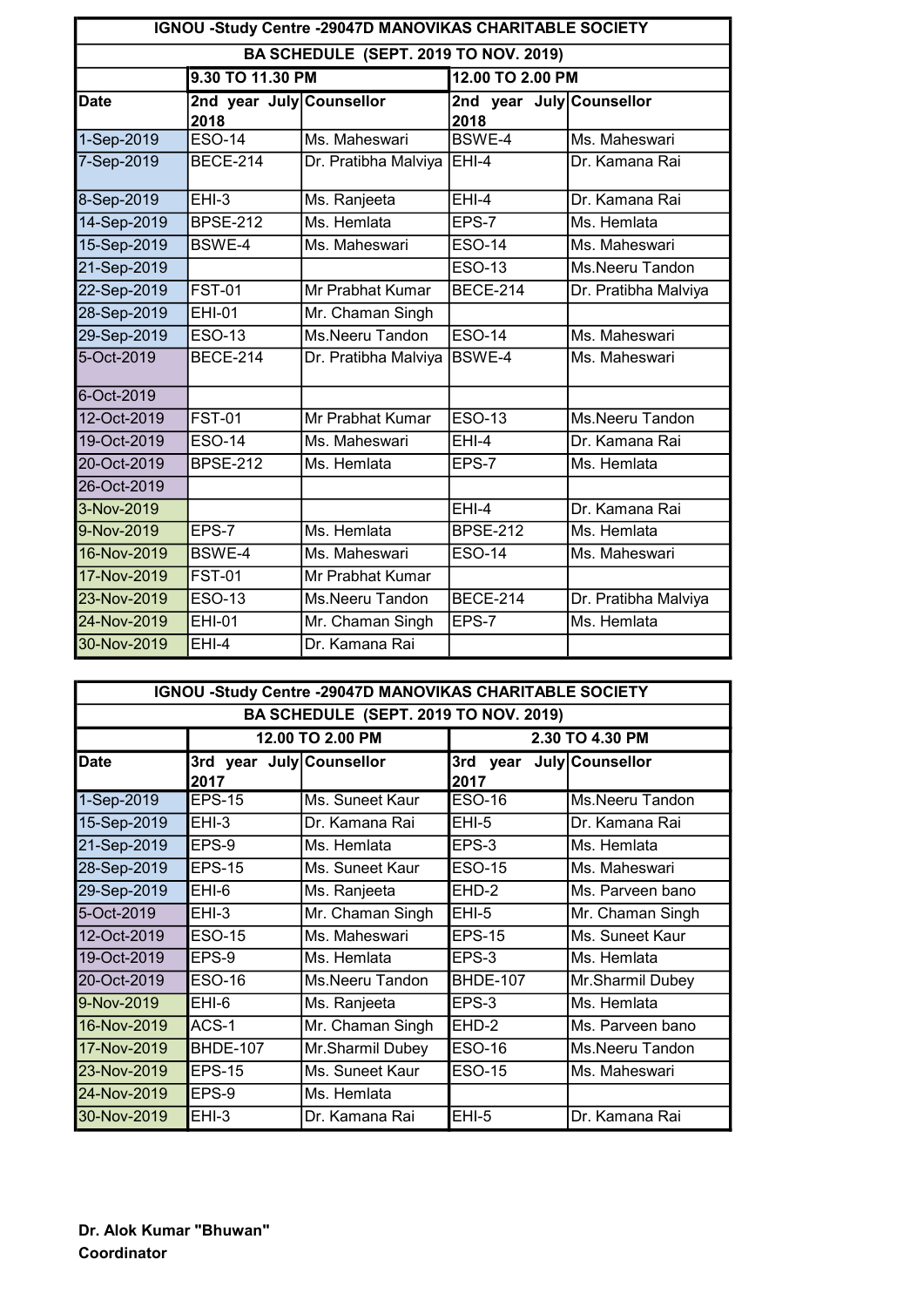| IGNOU -Study Centre -29047D MANOVIKAS CHARITABLE SOCIETY |                                         |                                    |                       |                                   |  |
|----------------------------------------------------------|-----------------------------------------|------------------------------------|-----------------------|-----------------------------------|--|
|                                                          | <b>BSW SCHEDULE Sept. to Nov. 2019)</b> |                                    |                       |                                   |  |
| $-9:30$ to 11:30<br>TIME - 12:00 to 2:00 PM              |                                         | TIME - 2:30 to 4:30 PM             |                       |                                   |  |
| <b>Date</b>                                              | 2nd year July Counsellor<br>2018        |                                    | 2nd year July<br>2018 | <b>Counsellor</b>                 |  |
| 7-Sep-2019                                               | <b>BSWL-002</b>                         | IMs. Parveen Bano                  | BSWE-002<br>Block 3   | IMs. Parveen Bano                 |  |
| 14-Sep-2019                                              |                                         |                                    |                       | FST-01 Block 3  Mr. Prabhat Kumar |  |
| 22-Sep-2019                                              |                                         | IFST-01 Block 4 IMr. Prabhat Kumar |                       |                                   |  |
| 12-Oct-2019                                              |                                         | FST-01 Block 4 Mr. Prabhat Kumar   |                       |                                   |  |
| 17-Nov-2019                                              | <b>BSWE-002</b>                         | Mr. Subhash Dhaka                  |                       |                                   |  |
| 23-Nov-2019                                              | BSWE-004                                | Ms. Maheswari                      |                       |                                   |  |
| 24-Nov-2019                                              |                                         |                                    |                       |                                   |  |
| 30-Nov-2019                                              |                                         |                                    |                       |                                   |  |

| IGNOU -Study Centre -29047D MANOVIKAS CHARITABLE SOCIETY |                                  |                                       |                              |                     |
|----------------------------------------------------------|----------------------------------|---------------------------------------|------------------------------|---------------------|
| <b>BSW SCHEDULE (Sept. to Nov. 2019)</b>                 |                                  |                                       |                              |                     |
| TIME - 12:00 to 2:00 PM                                  |                                  |                                       | TIME - 2:30 to 4:30 PM       |                     |
| <b>Date</b>                                              | 3RD year July Counsellor<br>2017 |                                       | <b>3RD year July</b><br>2017 | <b>Counsellor</b>   |
| 7-Sep-2019                                               |                                  |                                       | <b>BSWE 006</b>              | Ms. Nirmal Chhabra  |
| 15-Sep-2019                                              | <b>BSWE 005</b>                  | IMs. Archana Kumari <b>I</b> BSWE 005 |                              | lMs. Archana Kumari |
| 12-Oct-2019                                              | <b>BSWL-003</b>                  | Ms. Nirmal Chhabra                    |                              |                     |
| 19-Oct-2019                                              |                                  |                                       | <b>BSWE 006</b>              | Ms. Nirmal Chhabra  |
| 17-Nov-2019                                              | <b>BSWE 005</b>                  | Ms. Archana Kumari                    |                              |                     |
| 23-Nov-2019                                              | <b>BSWL-003</b>                  | Ms. Nirmal Chhabra                    |                              |                     |
| 30-Nov-2019                                              | <b>BSWE 003</b>                  | IMs. Parveen Bano                     |                              |                     |

Dr. Alok Kumar "Bhuwan" Coordinator